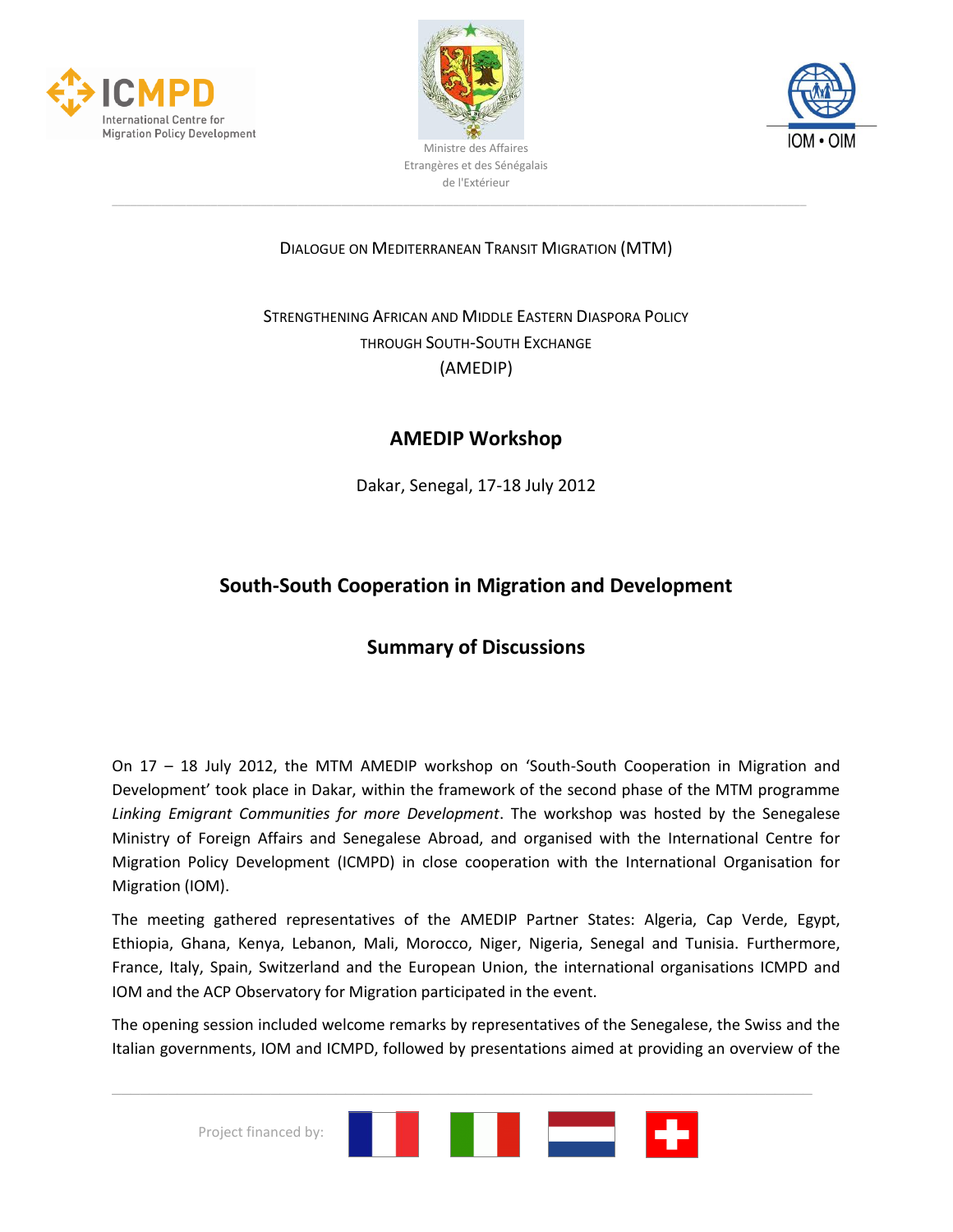*Linking Emigrant Communities for More Development* initiative, more specifically the AMEDIP project and at introducing the theme of South-South cooperation in migration and development

The meeting focused on the identification of countries priorities and concrete actions and mechanisms as regards to South-South cooperation in the field of migration and development and to further elaborate a roadmap to reach these priorities.

To achieve these objectives, the workshop encompassed five main topics:

- $\triangleright$  Institutional practices related to South-South cooperation
- $\triangleright$  Priorities and challenges faced by AMEDIP Partner States in the field of South-South cooperation
- $\triangleright$  The optimization of remittances through South-South cooperation
- $\triangleright$  Institutional cooperation frameworks to support diasporas<sup>1</sup> engagement towards their home countries
- $\triangleright$  The transfer knowledge acquired by the delegates during the workshop to the relevant institutions/administrations

### **Session I: Discussion on institutional practices related to South-South cooperation**

Session I examined existing South-South Cooperation frameworks in the AMEDIP Partner States and attempted to identify effective South-South Cooperation mechanisms for migration and development. In the course of the workshop, participants shared their own experience in South-South cooperation. A list of these initiatives can be found in annex 1.

The establishment of a framework for South-South cooperation with regard to migration has been less evident than for more technical sectors such as engineering, agriculture or medicine. Indeed, migration management has a direct impact on sovereignty of states and takes place in a more political environment. As such, achieving an effective South-South cooperation is a slow process, due to the various obstacles that must be overcome.

**South-South cooperation in migration and development can take place at three different levels: bilateral, regional and inter-regional.** To date, few experiences exist. At bilateral level, some examples of cooperation agreements between neighbouring countries were mentioned, such as the ones between Senegal and Mali, Mali and Algeria and Niger and Mali. Not all these agreements touch upon migration issues but could however constitute a good basis for south-south cooperation framework on migration.

 $\_$  , and the contribution of the contribution of the contribution of the contribution of  $\mathcal{L}_\text{max}$ 

 $\overline{a}$ 

 $1$  AMEDIP focus partner states use different terminology when they refer to their nationals abroad or to second generation emigrants living abroad. To keep the readability of this document the term diaspora is used.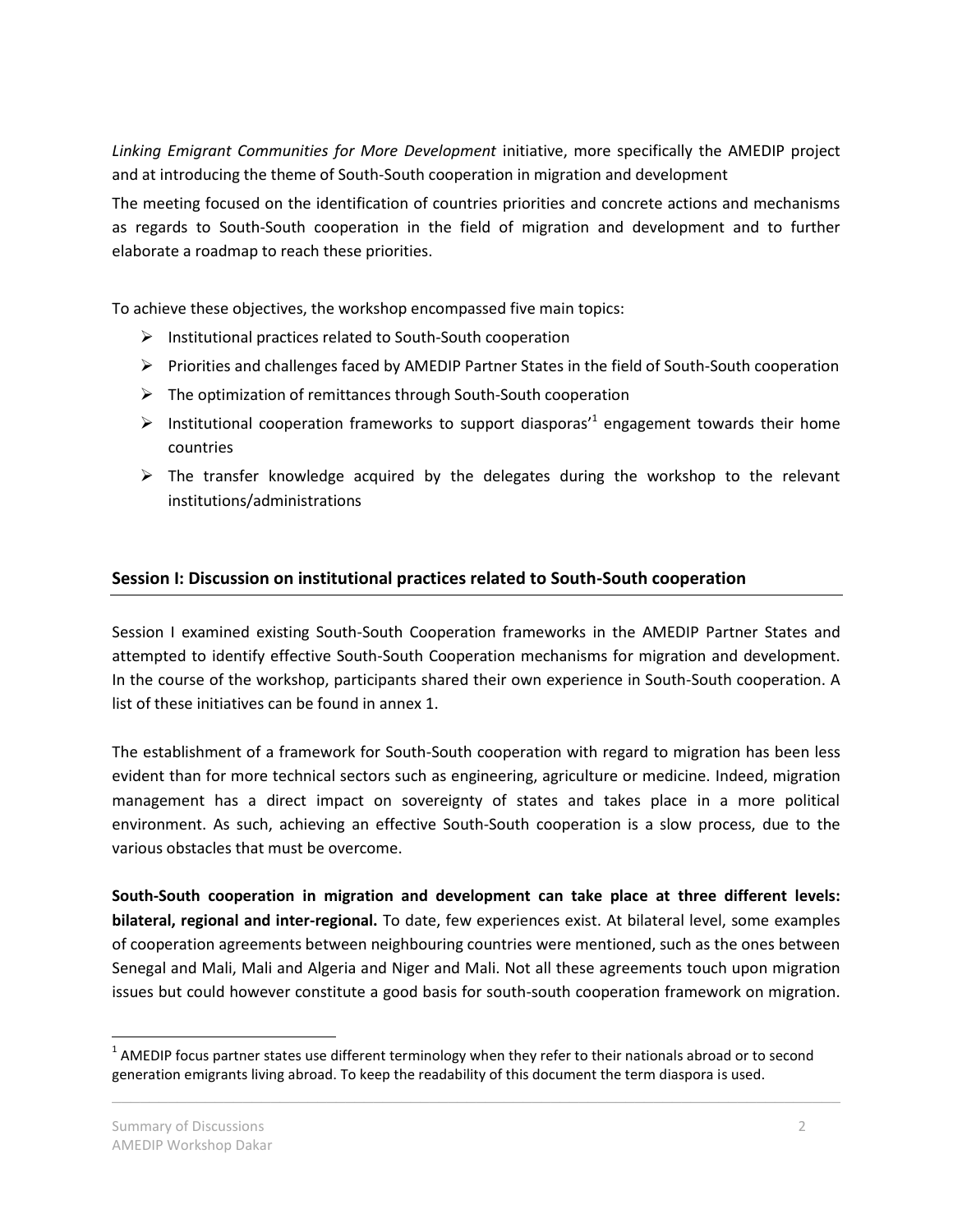A migration component could be added in joint commission cooperation and bilateral agreements, to unlock the potential of South-South cooperation and to contribute to better migration management. At the regional level, the most advanced framework for cooperation is provided by ECOWAS, which favour the free movement of persons within the region, through the *Protocol on free movement of persons, residence and establishment* [\(EN,](http://www.comm.ecowas.int/sec/index.php?id=ap010579&lang=en) [FR\)](http://www.comm.ecowas.int/sec/index.php?id=ap010579&lang=fr).

At the inter-regional level, some efforts are being made as well to reinforce cooperation. Events such as the [Global African Diaspora Summit](http://www.globaldiasporasummit.org/) (EN), organised by the African Union, is part of the effort to enhance South-South Cooperation.

With regard to the priority areas for South-South cooperation, it became apparent that **most of the participating states have common thematic priority areas**. One widespread concern is the issue of migrants' social security and its protection in host country (including portability).

In this respect, the Declaration on Migrants' Rights (which concerns countries from Maghreb, West and Central African but not yet ratified by all countries), affirmed during the Third Euro-African Ministerial Conference on Migration and Development [\(EN,](http://ec.europa.eu/home-affairs/news/intro/docs/Dakar%20strategy_%20Ministerial%20declaration%20migration%20and%20development_%20EN.PDF)[FR\)](http://ec.europa.eu/dgs/home-affairs/what-is-new/news/pdf/dakar_strategy_ministerial_declaration_migration_and_development_fr.pdf) in Dakar on 23 November 2011, offers a good basis for further cooperation at inter-regional level. The Declaration includes statements on social security and aims at promoting agreements between countries of origin and destination on migrants' social rights.

At technical level, no mechanisms or framework exist yet on South-South Cooperation. Following this observation, the AMEDIP initiative provides experts and relevant decision makers from the AMEDIP Partner States with tools and means to translate the political will into technical and concrete actions.

### **Session II: Discussion of priorities and challenges faced by AMEDIP Partner States in the field of South-South cooperation**

In Session II, the objective was to determine the participants' expectations on South-South cooperation and to identify the challenges encountered by the AMEDIP Partner States to set up a functioning South-South Cooperation framework in the area of migration and development.

The session started with a presentation of the methodology of South-South expert exchange mechanism<sup>2</sup>, a main component of the AMEDIP project. The South-South expert exchange is an innovative scheme that promotes south-south cooperation and offers the AMEDIP Partner States the possibility to **exchange experience on capacities and skills in migration and development.** The exchanges take the form of study visits and experts assignments. **Expert assignments** are defined as the visit of experts from one country with the expertise sought by the inviting institutions on a specific

 $\_$  , and the contribution of the contribution of the contribution of the contribution of  $\mathcal{L}_\text{max}$ 

 $\overline{a}$ 

<sup>&</sup>lt;sup>2</sup> See Annex 2, Methodology on South-South Expert Exchange Mechanism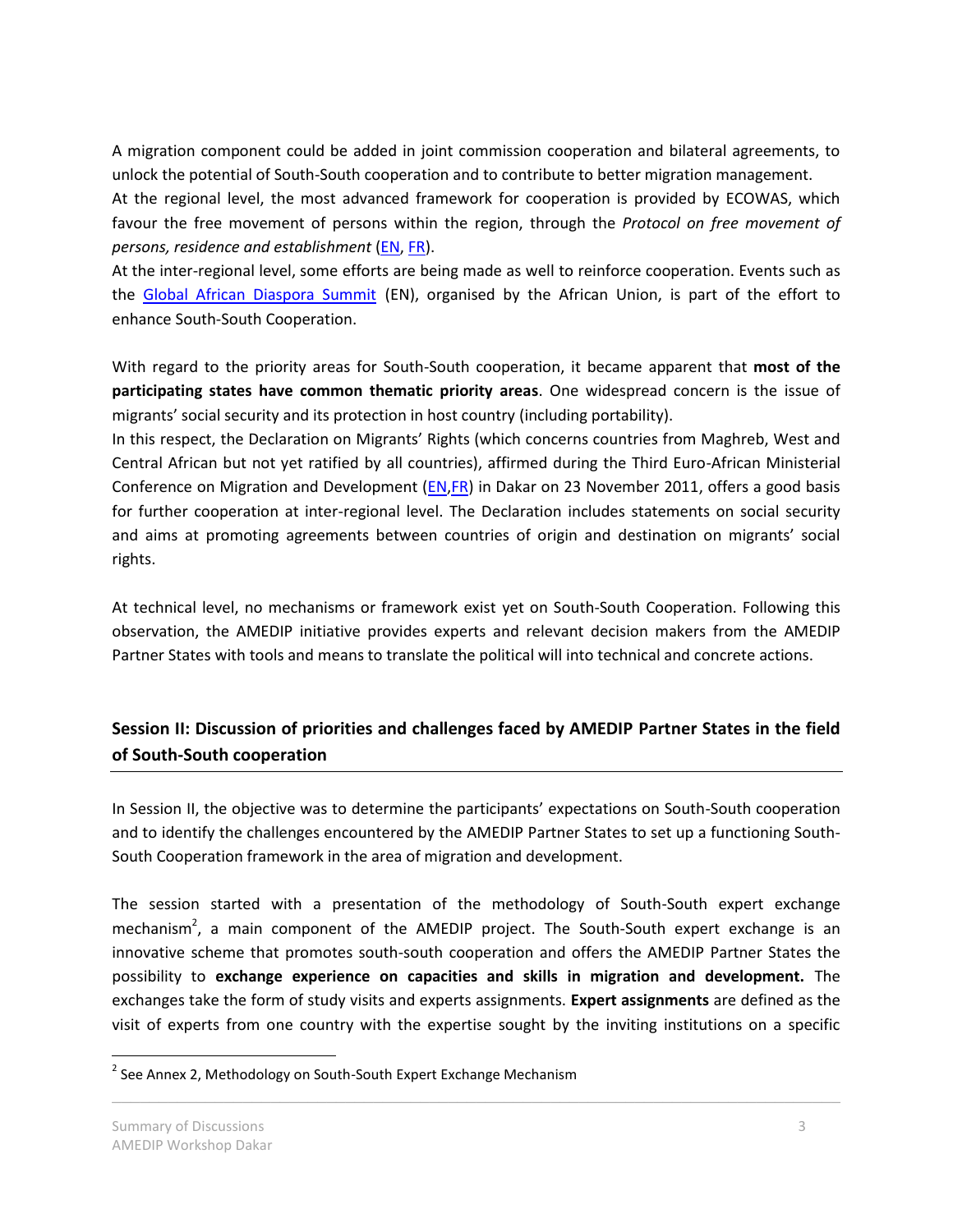initiative. **Study visits**, on the other hand, are characterised by the visit of representatives from institutions (maximum 3 from a same country) to countries where the expertise is available.

During Session II, the following key-priorities that were raised include, *inter alia*:

- $\cdot \cdot$  The organisation of regular diaspora events in the countries of origin;
- $\cdot \cdot$  The need to take a census and a profiling of the diaspora to better target it.
- $\cdot \cdot$  The establishment of a network of highly skilled diaspora members;
- Provision of online language courses and curricula for training institutions abroad to strengthen the identification of second and third generation of emigrants with their country of origin;
- \* Regular exchanges and dialogue between the diasporas and countries of origin;
- Possibility for diaspora members to participate in the political life of their home-countries (by exercising their voting rights for instance);
- Portability of social security rights;
- ❖ Protection of migrants abroad;
- ❖ Provision of pre-departure information to migrants.

It became also apparent that the **AMEDIP Partner States share common expectations** regarding South-South cooperation on migration. Some of these expectations are, *inter alia*:

- $\cdot \cdot$  The harmonisation of labour market standards and training curricula to foster circular migration and adequate employment. (NB: Labour market conferences with eight African states already take place as part of the standardising project of the African Union).
- \* The improvement of the free movement of people.
- $\div$  The portability of social security benefits was highlighted as crucial for a functioning South-South migration cooperation system.
- $\div$  The reduction of cost of remittances transfer channels: costly transfer channels are an obstacle for a better South-South migration system and could be addressed through South-South cooperation.

South-South cooperation in migration and development should have a broader scope than migration and include issues such as health, agriculture, environment, etc.

The geographic scope should also be extended. Sharing experiences with other continents such as Asia or South America would be of added-value in the South-South cooperation process as significant experiences have been conducted in these regions.

**South-South cooperation should be an inclusive process, including not only institutional actors but also the civil society.** All actors, either from the public sector or from the private sector can have a role in the process. Thus, migrant associations, government actors in AMEDIP Partner States, civil society organisations, technical and financial actors, chambers of commerce, business councils and entrepreneurs, banks, post offices, recruitment agencies and social partners such as trade unions and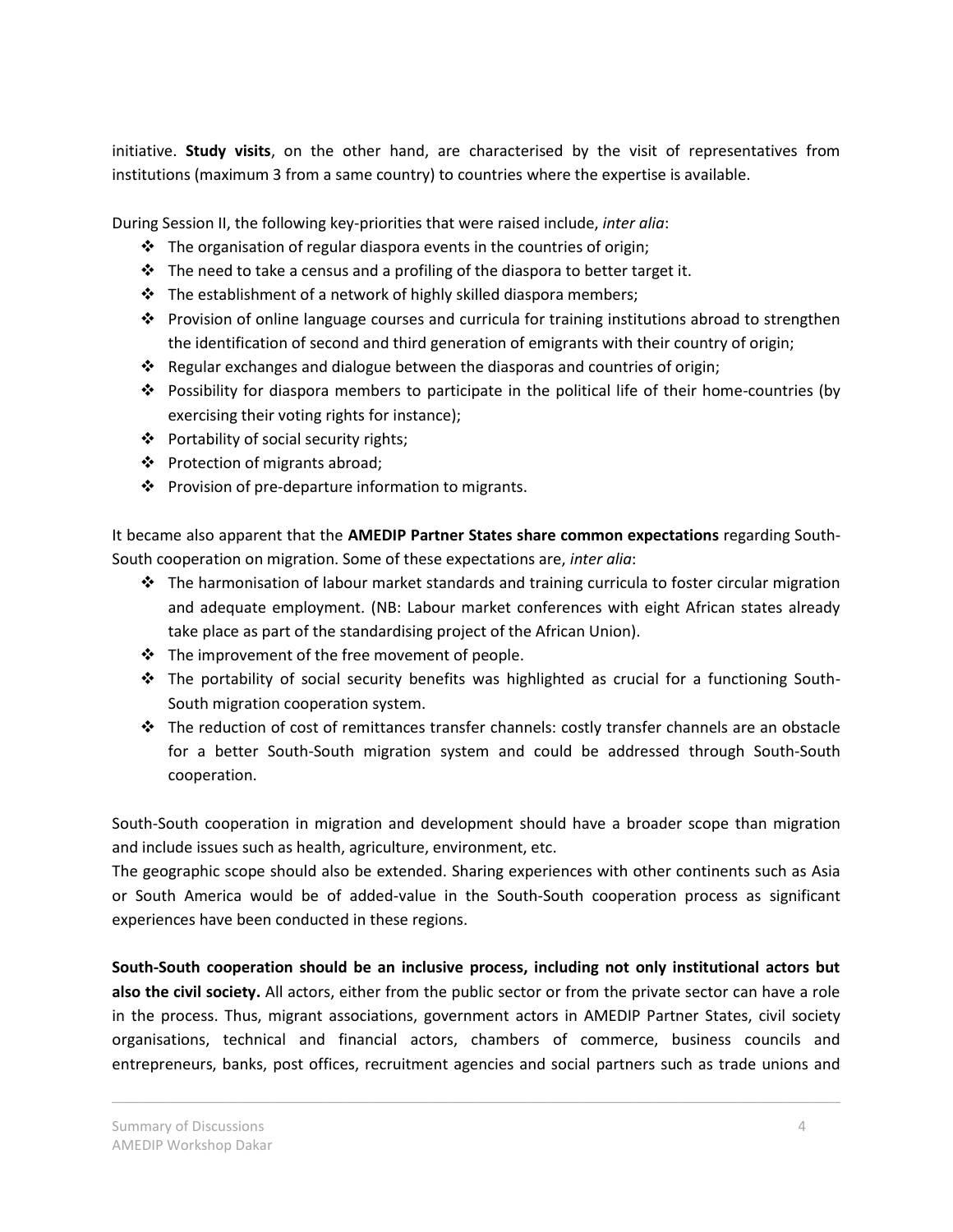employers must take part in the effort to engage emigrant communities toward the development of their home countries and to capitalize on their engagement.

### **Session III: The optimization of remittances through South-South cooperation**

Although the impact of remittances on development is widely acknowledged, yet a gap still exists to ensure the maximization as well as the sustainability of their impact on development. In the framework of Session III, the AMEDIP Partner States exchanged practices and their experience on remittances which could be replicated by other states aiming to **strengthen the benefits of remittance flows.** 

One common challenge identified was to channel a larger **share of the transferred funds to investments** while respecting the private nature of these funds. Assessments have shown that approximately 5 per cent are invested while the large proportion is used to satisfy the needs of the households. Other common concerns are:

- The formalization of remittances channels can be achieved through improved financial literacy and reduced transfer costs.
- Trust building between the diaspora and the countries of origin. The development of a healthy business environment is crucial in this sense as one of the major concerns of diaspora investors is the security of their investments.

**The cooperation amongst national banks is key** to create safe and reliable formal channels and therefore stimulate South-South remittances. On a broader scale, the African Central Bank, which will be operational in the coming decade, or other existing regional banks such as the BCEAO, should include the regulation of remittances in their mandate, in order to stimulate and harmonize South-South remittances through formalized flows.

The following practices, which have the potential to be replicated in other contexts and countries were implemented in the AMEDIP Partner States:

- $\div$  The use of post offices to contribute to the formalization of remittances flows in remote areas;
- $\div$  The organisation of forum for diaspora investors to provide information f on investment opportunities;
- $\cdot \cdot$  The creation of investment agencies to target the diaspora;
- $\cdot \cdot$  The promotion of incentives for investments such as tax exemptions or the increase of saving rates;
- Setting up business relations with banks in countries of destination or establish branches of national bank in these countries to facilitate cost-efficient money transfer.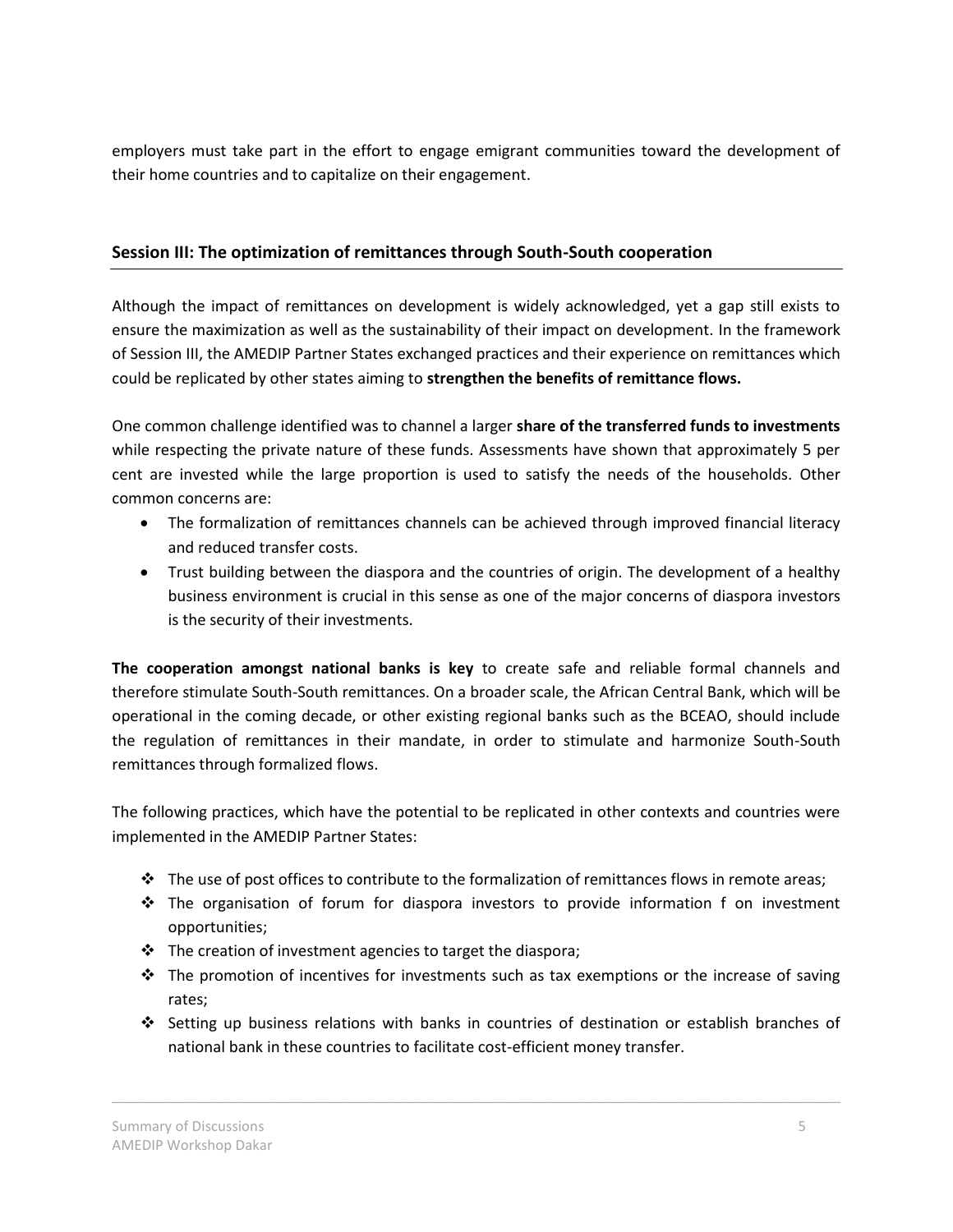- Provision of information in host countries (through websites, conferences or government representatives who are travelling outside the home country);
- $\div$  Financial literacy training courses;
- $\cdot$  Strengthening the business environment and the banking sector;
- Surveys on diaspora investor's needs and obstacles;
- ❖ Building trust with potential diaspora investors;
- $\triangleleft$  Establishment of a one-stop shop for investors;
- Establishment of a support fund for investors;

A collection of concrete good practices emphasized during the workshop can be found in Annex 1 of this Summary of Discussions.

## **Session IV: What institutional cooperation framework to support diasporas' engagement towards their home countries?**

Emigrant communities have increasingly played a part in investing in their home countries' private sector. They also play a vital part in the host country economy. Governments increasingly perceive them as a partner for national development within the framework of public/private sector partnerships. In this regard, AMEDIP Partner States have implemented different initiatives (An Inventory of Institutional Capacities and Practices in the AMEDIP Partner States is available in [AR,](http://www.icmpd.org/fileadmin/ICMPD-Website/ICMPD-Website_2011/Migration_Dialogues/MTM/projects/Inventory_AR_2010.pdf) [EN,](http://www.icmpd.org/fileadmin/ICMPD-Website/ICMPD-Website_2011/Migration_Dialogues/MTM/projects/Inventory_EN_2010.pdf) [FR\)](http://www.icmpd.org/fileadmin/ICMPD-Website/ICMPD-Website_2011/Migration_Dialogues/MTM/projects/Inventory_FR_2010.pdf) to support Diaspora engagement toward the development of their home countries. Session IV aimed to provide room for an open exchange during which countries can share their experience and initiatives in diaspora engagement.

This session underlined that **cooperation and consultation with the diaspora** at national level are key to assess their needs and interests and create positive partnerships. The establishment of an advisory board to the government or of a Council composed of diaspora representatives provides the opportunity to cooperate with the diaspora in an institutionalised context. In this regard, the main challenge and concern for public institutions, in the area of diaspora cooperation, is the lack of legitimacy of diaspora associations acting as interlocutors representing the community.

A suggestion was made to include **diaspora representatives within the available structures** provided by the Regional Economic Communities.

The organisation of the diaspora into migrants' associations appears to be important to strengthen the diaspora and for the empowerment of migrants. In this respect, the [European-wide African Diaspora](http://www.ae-platform.org/modules/home/home.php)  [Platform for Development \(EADPD\)](http://www.ae-platform.org/modules/home/home.php) aims to promote the contribution of the diaspora to act as a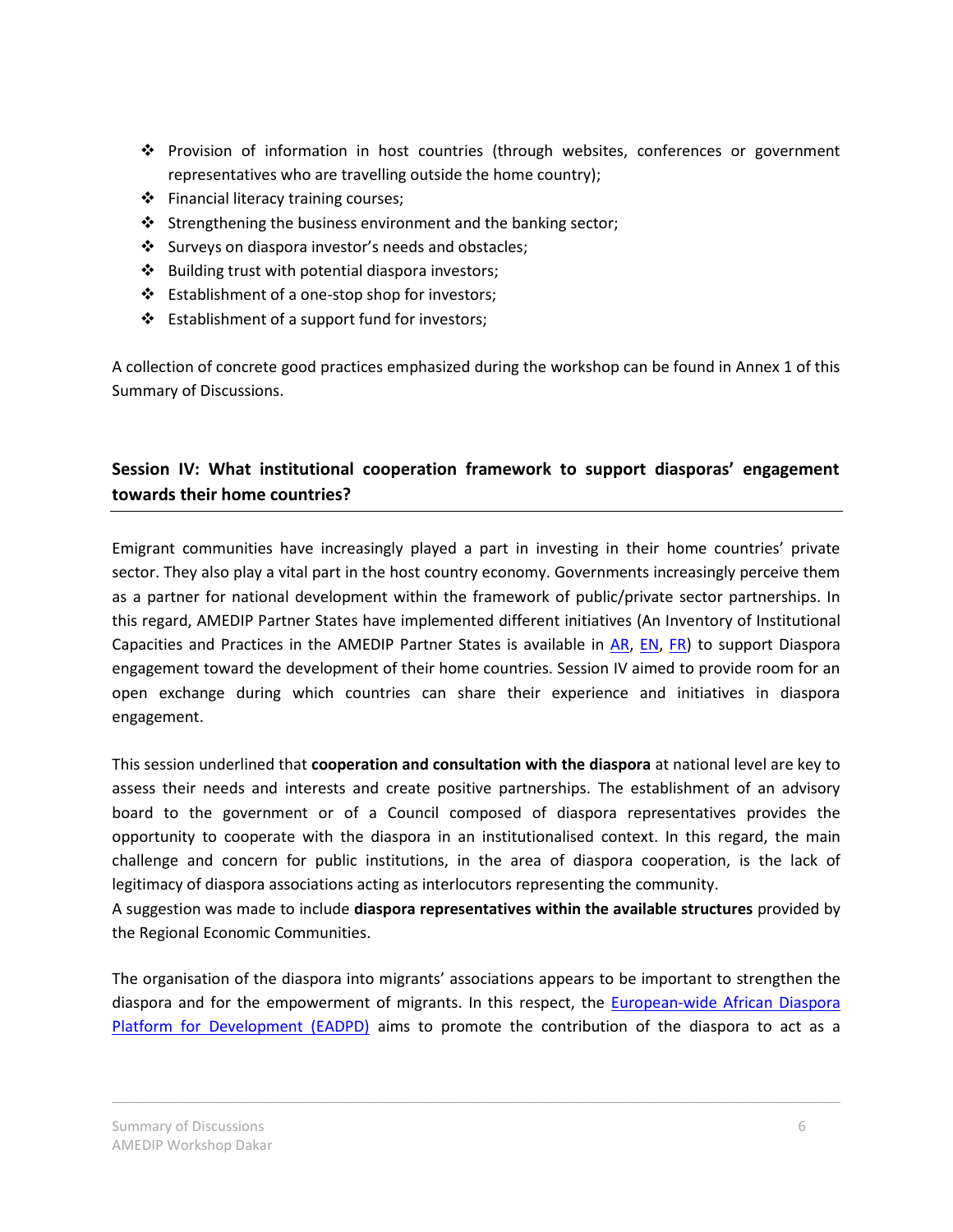development actor for Africa through the establishment of a European-wide African diaspora platform for development.

Equally important is to enhance **knowledge of the governmental institutions on their diaspora,** in order to better assess their potential and adapt the institutional offer to the actual needs of the different components of the diaspora.

This can be done through different means:

- $\cdot \cdot$  Data collection to gain information on the profile of the diaspora;
- $\cdot$  Surveys to assess the diasporas' needs and priorities and to know more about their profiles;
- $\div$  Inventory of their skills and capacity to identify diaspora members who are interested in contributing to the development of the country through investment and skills transfers.

Most AMEDIP Partner States have established **institutions to enhance the diaspora outreach**, in order to strengthen ties with their communities abroad. This provides an important basis and a great potential for South-South exchange.

Also, good **communication tools and channels with the diaspora** and a relation built on trust are crucial to build long-term partnerships between governments and diaspora members. For instance, the organisation of diaspora events in home and host countries provides an opportunity for the government and the private sector to link up with the diaspora.

Some AMEDIP partner countries now allow dual or multiple citizenships and have granted their diaspora the right to exercise their political rights (including the right to vote). Delegates expressed their interest to learn more about opportunities to **engage the diaspora in the political life in their home country**.

In some AMEDIP countries, **decentralised cooperation with the diaspora,** in order to engage them in regional development processes was considered very important as different Regions/County/Federal States have different sectorial development priorities and needs. The designation of focal points for diaspora matters at the local level, for instance, is a successful practice.

The protection of emigrants' social rights is an important matter for the diaspora. In the recent years, countries of origin have put a lot of effort in building bridges with the host countries to coordinate social security systems. In the regard, the possibility to establish a migration/diaspora attaché in the embassies and consulates based in host-countries to intensify the relation with the diaspora in main destination countries and reinforce the protection of their rights, is being explored by some countries.